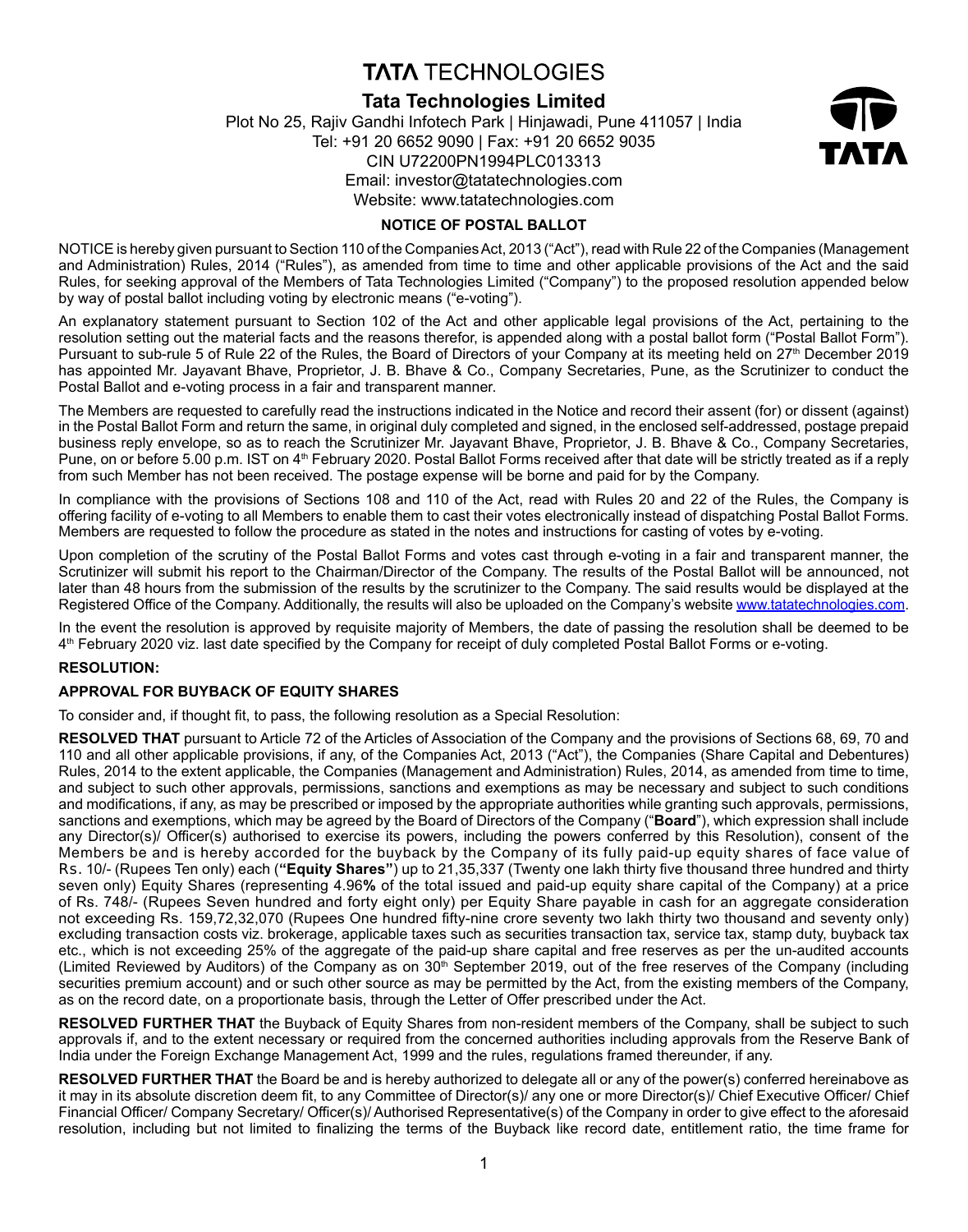completion of Buyback, appointment of brokers, lawyers, advisors, consultants / agencies, as may be required, for the implementation of the Buyback, preparation, finalizing, signing and filing of the Draft Letter of Offer / Letter of Offer with the appropriate authorities and to make all necessary applications to the appropriate authorities for their approvals including but not limited to approvals as may be required from the Reserve Bank of India under the Foreign Exchange Management Act, 1999 and the rules, regulations framed thereunder; and to initiate all necessary actions for preparation and issue of various documents including Letter of Offer, opening, operation and closure of necessary accounts with the bank, entering into agreements, filing of declaration of solvency, obtaining all necessary certificates and reports from statutory auditors and other third parties as required under applicable law, extinguishment of dematerialized shares in respect of the Equity Shares bought back by the Company, and such other undertakings, agreements, papers, documents and correspondence, under the Common Seal of the Company, if required, as may be required to be filed in connection with the Buyback with the Registrar of Companies, Reserve Bank of India, and / or other regulators and statutory authorities as may be required from time to time.

**RESOLVED FURTHER THAT** nothing contained herein shall confer any right on the part of any member to offer and/or any obligation on the part of the Company or the Board or the Committee to Buyback any shares, and / or impair any power of the Company or the Board or the Committee to terminate any process in relation to such Buyback, if so permissible by law.

**RESOLVED FURTHER THAT** for the purpose of giving effect to this Resolution, the Board or any one or more Director(s)/ Chief Executive Officer/ Chief Financial Officer/ Company Secretary/ Officer(s)/ Authorised Representative(s) of the Company be and are hereby empowered and authorised on behalf of the Company to accept and make any alteration(s), modification(s) to the terms and conditions as it may deem necessary, concerning any aspect of the Buyback, in accordance with the statutory requirements as well as to give such directions as may be necessary or desirable, to settle any questions, difficulties or doubts that may arise and generally, to do all acts, deeds, matters and things as the Board and /or any person authorised by the Board of Directors may, in absolute discretion deem necessary, expedient, usual or proper in relation to or in connection with or for matters consequential to the Buyback without seeking any further consent or approval of the Members or otherwise to the end and intent that they shall be deemed to have given their approval thereto expressly by the authority of this Resolution.

#### **By Order of the Board of Directors**

**Vikrant Gandhe Company Secretary** Mumbai, 27<sup>th</sup> December 2019

## **NOTES:**

- 1. The Explanatory Statement pursuant to the provisions of Section 102 of the Companies Act, 2013 ("**Act**") stating material facts and reasons for the proposed resolutions is annexed hereto.
- 2. Resolution passed by the Members through Postal Ballot is deemed to have been passed as if it has been passed at a general meeting by the Members.
- 3. This notice is being sent by electronic mode to those Members, whose e-mail addresses are registered with the Company/ Registrar and Transfer agent, unless any Member has registered for a physical copy of the same. For Members who have not registered their e-mail addresses, physical copies are being sent by the permitted mode. Members may note that this Notice will be available on the Company's website www.tatatechnologies.com
- 4. Voting rights will be reckoned on the paid-up value of shares registered in the name of the Members on 27<sup>th</sup> December 2019 (Cut-off date). Only those Members whose names are recorded in the Register of Members of the Company as on the Cut-off date will be entitled to cast their votes by Postal Ballot or e-voting.
- 5. In compliance with the provisions of Sections 108 and 110 of the Act and Rule 20 and 22 of the Rules, the Company is pleased to provide voting by electronic means ("**e-voting**") facility to the Members, to enable them to cast their votes electronically. The Company has engaged the services of NSDL to provide e-voting facility to its Members.
- 6. Members can opt for only one mode of voting i.e. either Postal Ballot Form or e-voting. In case any Member votes both by Postal Ballot Form and e-voting, the votes cast through e-voting shall prevail and the votes cast through Postal Ballot Form shall be considered invalid.
- 7. The Resolution, if passed by requisite majority, will be deemed to be passed on the last date specified for receipt of duly completed Postal Ballot Form or e-voting i.e. 4<sup>th</sup> February 2020.
- 8. A member cannot exercise his vote by proxy on Postal Ballot.
- 9. Members exercising their vote by physical Postal Ballot are requested to carefully read the instructions printed overleaf on the Postal Ballot Form and return the said Form duly completed and signed, in the enclosed self-addressed Business Reply Envelope to the Scrutinizer, Mr. Jayavant Bhave, Proprietor, J. B. Bhave & Co., Company Secretaries, Pune, so that it reaches the Scrutinizer not later than by 5.00 p.m. IST on 4<sup>th</sup> February 2020. The postage will be borne by the Company. However, envelopes containing Postal Ballot Form, if sent by courier or registered / speed post at the expense of the Members will also be accepted. If any Postal Ballot Form is received after 5.00 p.m. IST on 4<sup>th</sup> February 2020, it will be considered that no reply from the Member has been received. Additionally, please note that the Postal Ballot Forms shall be considered invalid if (i) it is not possible to determine without any doubt the assent or dissent of the Member, and/ or (ii) a competent authority has given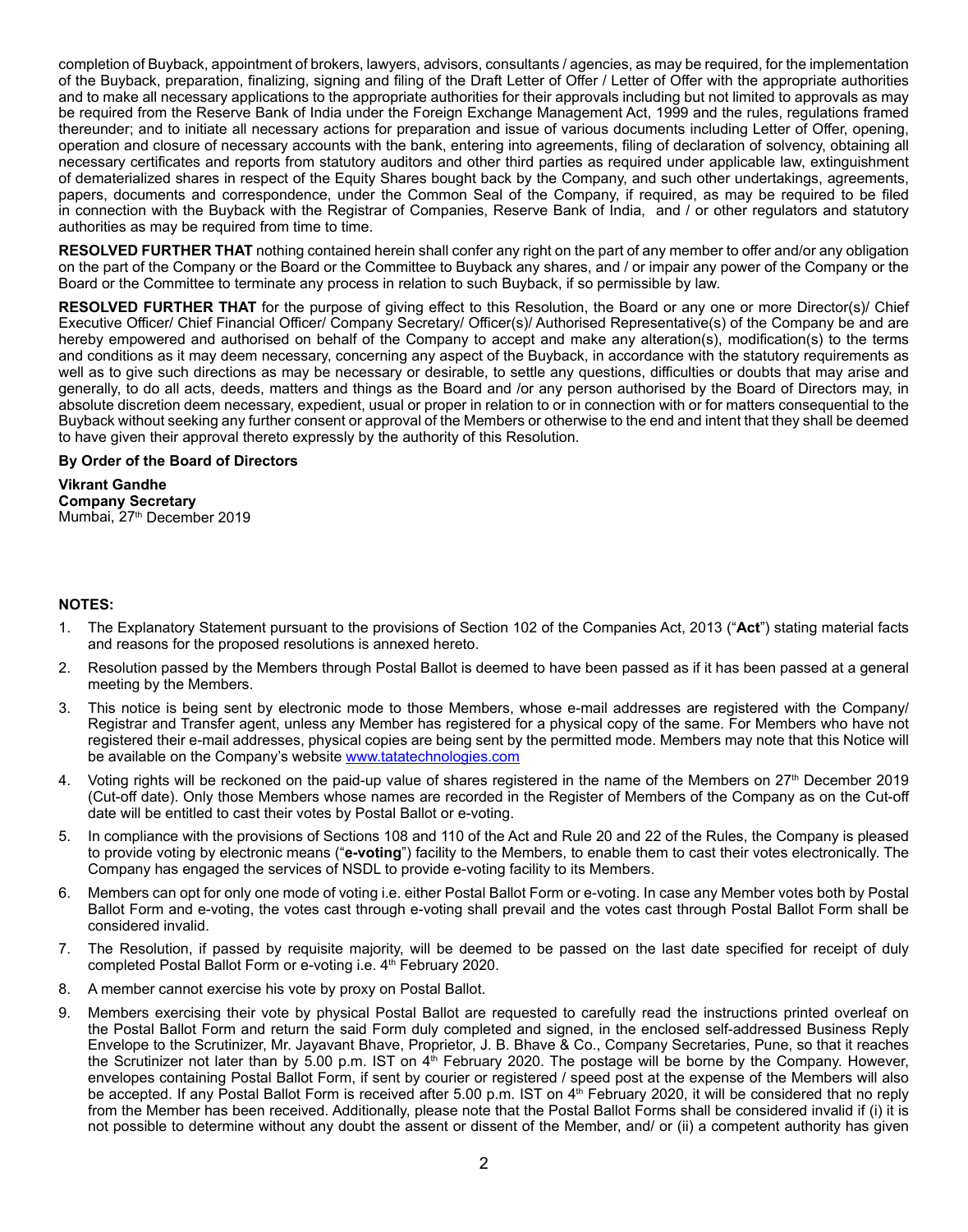directions in writing to the Company to freeze the voting rights of the Member, and/ or (iii) it is defaced or mutilated in such a way that its identity as a genuine form cannot be established; and/ or (iv) the Member has made any amendment to the resolution set out herein or imposed any condition while exercising his vote.

- 10. The documents referred to in the Explanatory Statement such as the Memorandum of Association and Articles of Association of the Company, the Auditors Report dated  $7<sup>th</sup>$  May 2019 and the audited accounts of the Company as on March 31, 2019, will be available for inspection at the Company's registered office from 6<sup>th</sup>January 2020 between 11.00 am and 1.00 pm on any working day of the Company, except Saturday and holiday, till 4<sup>th</sup> February 2020.
- 11. Members who have received the Postal Ballot Notice by e-mail may download the Postal Ballot Form attached in the e-mail or from the Company's website www.tatatechnologies.com and send the duly completed and signed Postal Ballot Form to the Scrutinizer so as to reach on or before 5.00 p.m. IST 4<sup>th</sup> February 2020.
- 12. In case a Member is desirous of obtaining duplicate Postal Ballot Form, the Member may write to the Company at its registered office or download the Postal Ballot Form from the Company's website, www.tatatechnologies.com.
- 13. **The instructions for e-voting are as under:**

## **How do I vote electronically using NSDL e-Voting system?**

*The way to vote electronically on NSDL e-Voting system consists of "Two Steps" which are mentioned below:*

**Step 1 : Log-in to NSDL e-Voting system at** https://www.evoting.nsdl.com/

## **Step 2 : Cast your vote electronically on NSDL e-Voting system.**

## **Details on Step 1 is mentioned below:**

## **How to Log-in to NSDL e-Voting website?**

- 1. Visit the e-Voting website of NSDL. Open web browser by typing the following URL: https://www.evoting.nsdl.com/ either on a Personal Computer or on a mobile.
- 2. Once the home page of e-Voting system is launched, click on the icon "Login" which is available under 'Shareholders' section.
- 3. A new screen will open. You will have to enter your User ID, your Password and a Verification Code as shown on the screen.

*Alternatively, if you are registered for NSDL eservices i.e. IDEAS, you can log-in at https://eservices.nsdl.com/ with your existing IDEAS login. Once you log-in to NSDL eservices after using your log-in credentials, click on e-Voting and you can proceed to Step 2 i.e. Cast your vote electronically.*

4. Your User ID details are given below :

| Manner of holding shares i.e. Demat (NSDL or Your User ID is: |                                                                       |
|---------------------------------------------------------------|-----------------------------------------------------------------------|
| <b>CDSL) or Physical</b>                                      |                                                                       |
| a) For Members who hold shares in demat                       | 8 Character DP ID followed by 8 Digit Client ID                       |
| account with NSDL.                                            | For example if your DP ID is IN300*** and Client ID is 12****** then  |
|                                                               | your user ID is IN300***12******.                                     |
| b) For Members who hold shares in demat                       | 16 Digit Beneficiary ID                                               |
| account with CDSL.                                            | For example if your Beneficiary ID is 12************** then your user |
|                                                               | ID is 12**************                                                |
| c) For Members holding shares in Physical Form.               | EVEN Number followed by Folio Number registered with the company      |
|                                                               | For example if folio number is 001*** and EVEN is 101456 then user    |
|                                                               | ID is 101456001***                                                    |

1. Your password details are given below:

- a) If you are already registered for e-Voting, then you can user your existing password to login and cast your vote.
- b) If you are using NSDL e-Voting system for the first time, you will need to retrieve the 'initial password' which was communicated to you. Once you retrieve your 'initial password', you need to enter the 'initial password' and the system will force you to change your password.
- c) How to retrieve your 'initial password'?
	- (i) If your email ID is registered in your demat account or with the company, your 'initial password' is communicated to you on your email ID. Trace the email sent to you from NSDL from your mailbox. Open the email and open the attachment i.e. a .pdf file. Open the .pdf file. The password to open the .pdf file is your 8 digit client ID for NSDL account, last 8 digits of client ID for CDSL account or folio number for shares held in physical form. The .pdf file contains your 'User ID' and your 'initial password'.
	- (ii) If your email ID is not registered, your 'initial password' is communicated to you on your postal address.
- 2. If you are unable to retrieve or have not received the "Initial password" or have forgotten your password:
	- a) Click on "**Forgot User Details/Password**?"(If you are holding shares in your demat account with NSDL or CDSL) option available on www.evoting.nsdl.com.
	- b) **Physical User Reset Password**?" (If you are holding shares in physical mode) option available on www.evoting. nsdl.com.
	- c) If you are still unable to get the password by aforesaid two options, you can send a request at evoting@nsdl.co.in mentioning your demat account number/folio number, your PAN, your name and your registered address.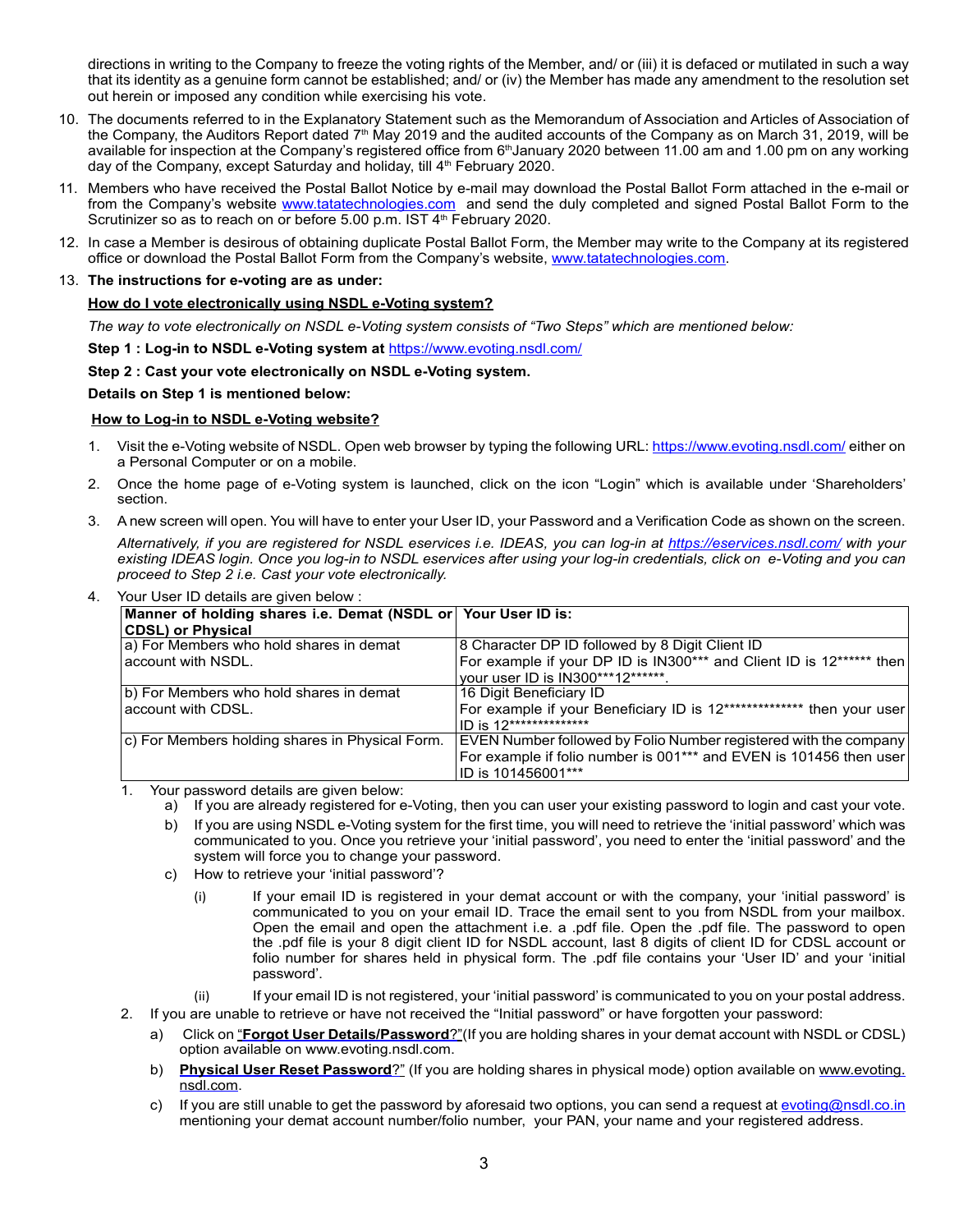- 1. After entering your password, tick on Agree to "Terms and Conditions" by selecting on the check box.
- 2. Now, you will have to click on "Login" button.
- 3. After you click on the "Login" button, Home page of e-Voting will open.

## **Details on Step 2 is given below:**

## **How to cast your vote electronically on NSDL e-Voting system?**

- 1. After successful login at Step 1, you will be able to see the Home page of e-Voting. Click on e-Voting. Then, click on Active Voting Cycles.
- 2. After click on Active Voting Cycles, you will be able to see all the companies "EVEN" in which you are holding shares and whose voting cycle is in active status.
- 3. Select "EVEN" of company for which you wish to cast your vote. The EVEN is 112720.
- 4. Now you are ready for e-Voting as the Voting page opens.
- 5. Cast your vote by selecting appropriate options i.e. assent or dissent, verify/modify the number of shares for which you wish to cast your vote and click on "Submit" and also "Confirm" when prompted.
- 6. Upon confirmation, the message "Vote cast successfully" will be displayed.
- 7. You can also take the printout of the votes cast by you by clicking on the print option on the confirmation page.
- 8. Once you confirm your vote on the resolution, you will not be allowed to modify your vote.

#### **General Guidelines for shareholders**

- 1. Institutional shareholders (i.e. other than individuals, HUF, NRI etc.) are required to send scanned copy (PDF/JPG Format) of the relevant Board Resolution/ Authority letter etc. with attested specimen signature of the duly authorized signatory(ies) who are authorized to vote, to the Scrutinizer by e-mail to jbbhave@gmail.com with a copy marked to evoting@nsdl.co.in.
- 2. It is strongly recommended not to share your password with any other person and take utmost care to keep your password confidential. Login to the e-voting website will be disabled upon five unsuccessful attempts to key in the correct password. In such an event, you will need to go through the "Forgot User Details/Password?" or "Physical User Reset Password?" option available on www.evoting.nsdl.com to reset the password.
- 3. In case of any queries, you may refer the Frequently Asked Questions (FAQs) for Shareholders and e-voting user manual for Shareholders available at the download section of www.evoting.nsdl.com or call on toll free no.: 1800-222-990 or send a request atevoting@nsdl.co.in

## **STATEMENT EXPLAINING MATERIAL FACTS PURSUANT TO SECTION 102 OF THE ACT:**

As required by Section 102 of the Companies Act, 2013 ("Act"), the following statement explaining all material facts relating to the business mentioned in the accompanying Notice.

### **APPROVAL FOR BUYBACK OF EQUITY SHARES**

The Board of Directors of the Company at its meeting held on 27<sup>th</sup> December 2019 ("Board Meeting") has, subject to the approval of the Members of the Company by way of Special Resolution through postal ballot and subject to such approvals of statutory, regulatory or governmental authorities as may be required under applicable laws, approved buyback of fully paid-up Equity Shares of face value of Rs.10/- (Rupees Ten) each ("Equity Shares") up to 21,35,337 (Twenty one lakh thirty five thousand three hundred and thirty seven only) Equity Shares, on a proportionate basis in accordance with the Act, the Companies (Share Capital and Debentures) Rules, 2014 ("Rules"), to the extent applicable, at a price of Rs.748 (Rupees Seven hundred forty eight only) per Equity Share payable in cash for an aggregate consideration not exceeding Rs. 159,72,32,070 (Rupees One hundred fifty-nine crore seventy two lakh thirty two thousand and seventy only) ("Offer Size") excluding transaction costs viz. brokerage, applicable taxes such as securities transaction tax, Buyback tax, service tax, stamp duty, etc. ( "Buyback"). The Buyback shall be within 25% of the aggregate of paid up capital and free reserves of the Company as per un-audited accounts of the Company (Limited Reviewed by the Auditors of the Company) as on 30<sup>th</sup> September 2019.

The Offer Size of the Buyback constitutes 20.72% of the aggregate paid-up equity share capital and free reserves of the Company and represents 4.96% of the total issued and paid-up equity share capital of the Company.

Since the Buyback is more than 10% of the total paid up equity capital and free reserves of the Company, in terms of Section 68(2) (b) of the Act, it is necessary to obtain the consent of the Members of the Company, to the Buyback, by way of a special resolution. Further, as per Section 110 of the Act read with Rule 22(16)(g) of the Rules, the consent of the Members of the Company to the Buyback is required to be obtained. Accordingly, the Company is seeking your consent for the aforesaid proposal as contained in the Resolution appended below.

Requisite details relating to the Buyback are given below:

#### **(a) Objective of the Buyback**

The Company proposes to buyback its equity shares from the existing shareholders of the Company with a view to increase Company's Return on Equity and increasing shareholder's value in the long term

## **(b) Maximum number of securities that the company proposes to buyback**

The Company proposes to buy-back up to 21,35,337 (Twenty one lakh thirty five thousand three hundred and thirty seven only) Equity Shares of face value of Rs.10 (Rupees Ten) each of the Company.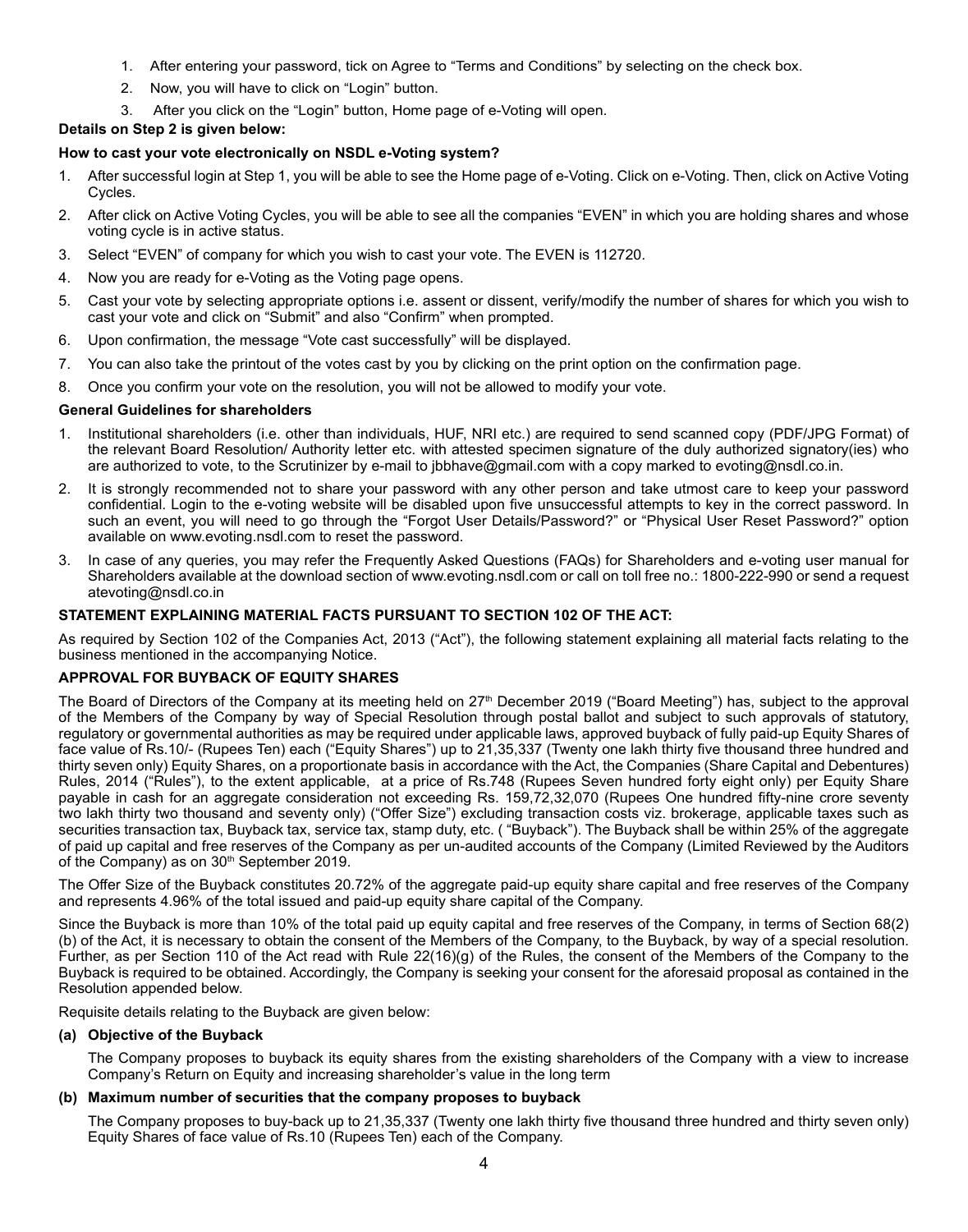#### **(c) Buyback Price and basis of determining the price of the Buyback**

The Equity Shares of the Company are proposed to be bought back at a price of Rs. 748 (Rupees Seven Hundred and Forty eight only) per share ("Offer Price"). The Offer Price has been arrived at after considering various factors including, but not limited to the net worth of the Company, price earnings ratio, impact on other financial parameters and the possible impact of Buyback on the earnings per share.

The Company confirms that as required under Section 68(2)(d) of the Act, the ratio of the aggregate of secured and unsecured debts owed by the Company will not be more than twice the paid-up capital and free reserves after the Buyback.

#### **(d) Maximum amount required for Buyback, its percentage of the total paid-up capital and free reserves and source of funds from which Buyback would be financed**

The maximum amount required for Buyback will not exceed Rs. 159,72,32,070 (Rupees One hundred fifty-nine crore seventy two lakh thirty two thousand and seventy only)excluding transaction costs viz. brokerage, applicable taxes such as securities transaction tax, Buyback tax, goods and services tax, stamp duty, etc. The said amount works out to 20.72% of the aggregate of the fully paid-up equity share capital and free reserves as per the un-audited accounts of the Company (limited Reviewed by the Auditors of the Company) as on  $30<sup>th</sup>$  September 2019 which is within the prescribed limit of 25%.

The funds for the implementation of the proposed Buyback will be sourced out of the free reserves, securities premium account or such other source as may be permitted by the Buyback provisions mentioned in the Act.

The Company shall transfer from its free reserves or securities premium account, a sum equal to the nominal value of the equity shares so bought back to the Capital Redemption Reserve Account and details of such transfer shall be disclosed in its subsequent audited financial statements.

The funds borrowed, if any, from Banks and Financial Institutions will not be used for the Buyback.

#### **(e) Method to be adopted for the Buyback:**

The Buyback shall be on proportionate basis from the existing eligible shareholders. The Buyback will be implemented in accordance with the Act, Rules, to the extent applicable, and on such terms and conditions as may be deemed fit by the Company.

As required under the Act, the Company will announce a Cut-off Date ("Record Date") for determining the names of the Members holding Equity Shares of the Company in Demat form who will be eligible to participate in the Buyback ("Eligible Shareholder(s)"). Consequent to the approval of the Special Resolution under this Postal Ballot Notice, Eligible Shareholders will receive a Letter of Offer.

Based on the holding on the Record Date, the Company will determine the entitlement of each Eligible Shareholder to tender their shares in the Buyback. This entitlement for each Eligible Shareholder will be calculated based on the number of Equity Shares held by the respective shareholder as on the Record Date and the ratio of the Buyback applicable to such shareholder.

Shareholders' participation in Buyback will be voluntary. Eligible Shareholders holding Equity Shares of the Company can choose to participate and get cash in lieu of shares to be accepted under the Buyback or they may choose not to participate. Eligible Shareholders holding Equity Shares of the Company may also participate for a part of their entitlement.

Eligible Shareholders holding equity shares of the Company also have the option of tendering additional shares (over and above their entitlement) which may be considered by the Company in case of a shortfall created due to non-participation of some other shareholders, if any.

The maximum tender under the Buyback by any Eligible Shareholder cannot exceed the number of Equity Shares held by the shareholder as on the Record Date.

The Equity Shares tendered as per the entitlement by Eligible Shareholders holding Equity Shares of the Company as well as additional shares tendered, if any, will be accepted as per the procedure laid down in Act.

Detailed instructions for participation in the Buyback (tender of Equity Shares in the Buyback) as well as the relevant time table will be included in the Letter of Offer to be sent to the Eligible Shareholder(s).

#### **(f) Time limit for completing the Buyback:**

The Buyback, subject to the regulatory consents and approvals, if any, is proposed to be completed within 12 months from the date of special resolution approving the Buyback.

#### **(g) Compliance with Section 68(2)(c) of the Act:**

The aggregate paid-up share capital and free reserves as on 30<sup>th</sup> September 2019 is Rs. 771,02,23,639 (Rupees Seven hundred seventy one crore two lakh twenty three thousand six hundred and thirty nine only). Under the provisions of the Act, the funds deployed for the Buyback cannot exceed 25% of the aggregate of the fully paid-up share capital and free reserves of the Company i.e. Rs. 192,75,55,910 (Rupees One hundred ninety two crore seventy five lakh fifty five thousand nine hundred and ten only). The maximum amount proposed to be utilized for the Buyback, is not exceeding Rs. 159,72,32,070 (Rupees One hundred fifty-nine crore seventy two lac thirty two thousand and seventy only) and is therefore within the limit of 25% of the Company's fully paid-up share capital and free reserves as per the un-audited accounts (Limited Reviewed by the Auditors) of the Company as on 30<sup>th</sup> September 2019.

#### **(h) Details of holding and transactions in the shares of the Company:**

The aggregate shareholding of the Promoter Companies, Directors of the Promoter Companies and of the Directors and Key Managerial Personnel of the Company as on  $27<sup>th</sup>$  December 2019, are as follows: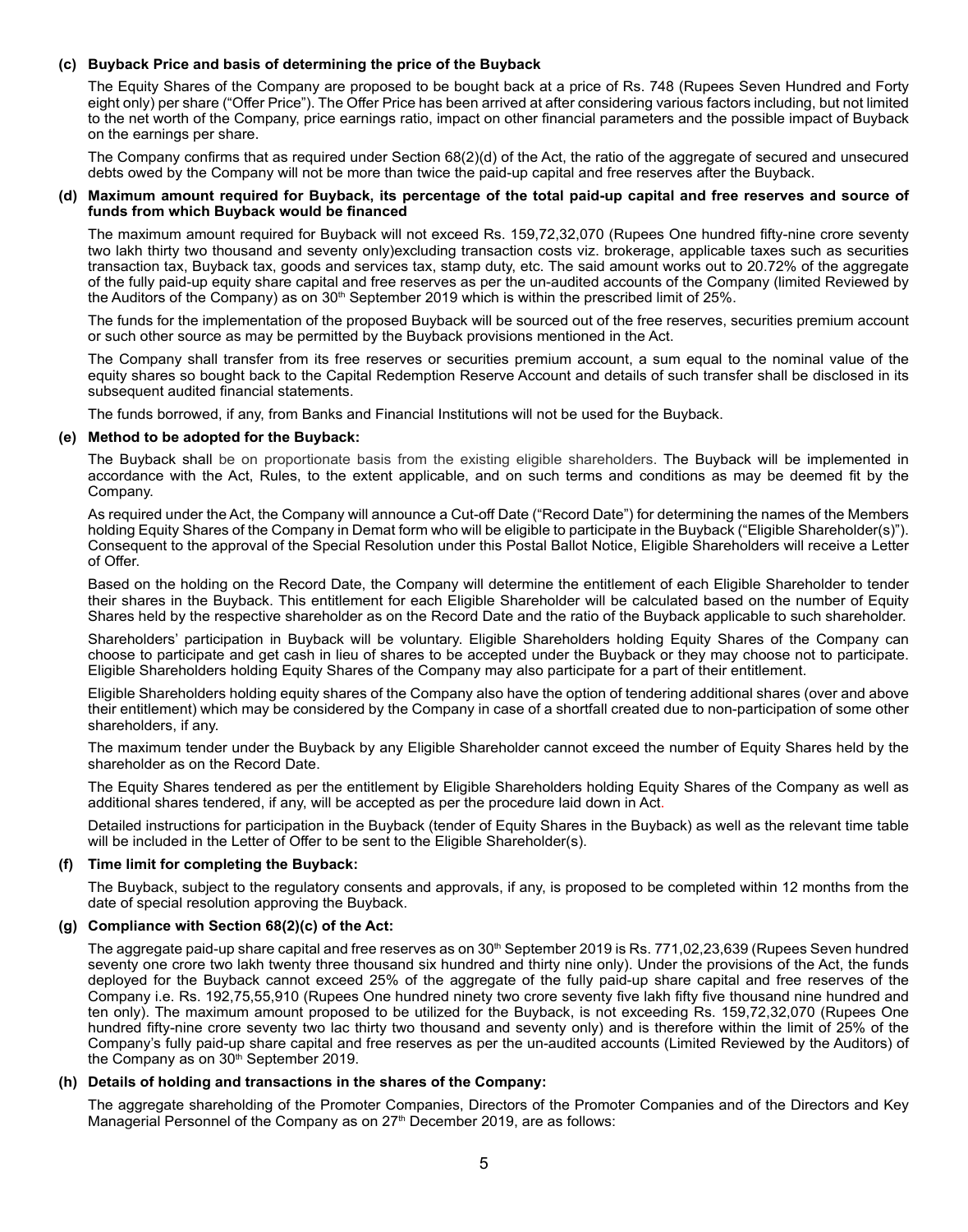## i. **Aggregate shareholding of the Promoter Companies as on 27th December 2019:**

| Sr. No. | Name of the Promoter | <b>Number of Equity Shares held</b> | % Shareholding |
|---------|----------------------|-------------------------------------|----------------|
|         | Tata Motors Limited  | 3,03,00,600                         | 70.38%         |

## ii. **Aggregate shareholding of the Directors of Promoter Companies as on 27th December 2019:**

| Sr. No. | Name of Director of Promoter Company   Number of Equity Shares held |  | Ⅰ% Shareholding |
|---------|---------------------------------------------------------------------|--|-----------------|
| Nil     |                                                                     |  |                 |

## iii. **Aggregate shareholding of the Directors and Key Managerial Personnel of the Company as on 27th December 2019**

| No. | Sr. Name                    | <b>Designation</b>                          | <b>Number of Equity</b><br><b>Shares held</b> | % Shareholding |
|-----|-----------------------------|---------------------------------------------|-----------------------------------------------|----------------|
|     |                             |                                             |                                               |                |
|     | Subramanian Ramadorai       | Chairman                                    | 1.32.000                                      | 0.31           |
| C   | Praveen Purushottam Kadle I | <b>Director</b>                             | 1.39.200                                      | 0.32           |
| 3   | Warren Kevin Harris         | Chief Executive Officer & Managing Director | 4,00,000*                                     | 0.93           |
| 4   | Jitander Kumar Gupta        | <b>Chief Financial Officer</b>              | <b>NIL</b>                                    | <b>NILI</b>    |
|     | <b>Vikrant Gandhe</b>       | Company Secretary                           | <b>NIL</b>                                    | NILI           |

\*Shares are held through Zedra Corporate Services (Guernsey) Limited

- iv. **Aggregate shares purchased or sold by the Promoter Companies, Directors of the Promoter Companies and Directors & Key Managerial Personnel of the Company during a period of twelve months preceding the date of the Board Meeting at which the Buyback was approved till the date of this Notice:**
	- a. Aggregate of shares purchased or sold by the Promoter Companies:**None**
	- b. Aggregate shares purchased or sold by the Directors of the Promoter Companies:**None**
	- c. Aggregate shares purchased or sold by the Directors and Key Managerial Personnel of the Company: **None**

## **(i) Intention of Promoter Companies to participate in Buyback:**

The promoters have expressed their intention not to participate in the Buyback and they will not tender any of their shares.

## **(j) Confirmations from Company as per the provisions of Act:**

- i. The Company shall not issue any equity shares or other securities (including by way of bonus) till the date of closure of the Buyback;
- ii. The Company shall not raise further capital for a period of one year from the closure of the Buyback offer, except in discharge of subsisting obligations;
- iii. The Company shall transfer from its free reserves a sum equal to the nominal value of the equity shares purchased through the Buyback to the Capital Redemption Reserve account and the details of such transfer shall be disclosed in its subsequent audited balance sheet;
- iv. The Company confirms that there are no defaults subsisting in repayment of deposits, redemption of debentures or interest thereon or redemption of preference shares or payment of dividend, or repayment of any term loans or interest payable thereon to any financial institution or banking company.

## **(k) Confirmations from the Board:**

The Board of Directors of the Company has confirmed that it has made a full enquiry into the affairs and prospects of the Company and has formed the opinion that:

- i. Immediately following the date of the Board Meeting, and the date on which the result of Members resolution passed by way of Postal Ballot ("Postal Ballot Resolution") will be declared, approving the Buyback, there will be no grounds on which the Company could be found unable to pay its debts;
- As regards the Company's prospects for the year immediately following the date of the Board meeting approving the Buyback as well as for the year immediately following the date of Postal Ballot Resolution, and having regard to the Board's intention with respect to the management of Company's business during that year and to the amount and character of the financial resources which will in the Board's view be available to the Company during that year, the Company will be able to meet its liabilities as and when they fall due and will not be rendered insolvent within a period of one year from the date of the Board Meeting as also from the date of Postal Ballot Resolution;
- iii. In forming an opinion as aforesaid, the Board has taken into account the liabilities (including prospective and contingent liabilities), as if the Company was being wound up under the provisions of the Companies Act, 2013 (to the extent applicable) and Companies (Amendment) Act, 2019, (to the extent notified), as the case may be.

None of the Directors of the Company or Key Managerial Personnel or their relatives, are in any way concerned or interested, financially or otherwise, in this resolution, except to the extent of their shareholding.

The Directors recommend the resolution in the accompanying Postal Ballot Notice for approval of the Members of the Company.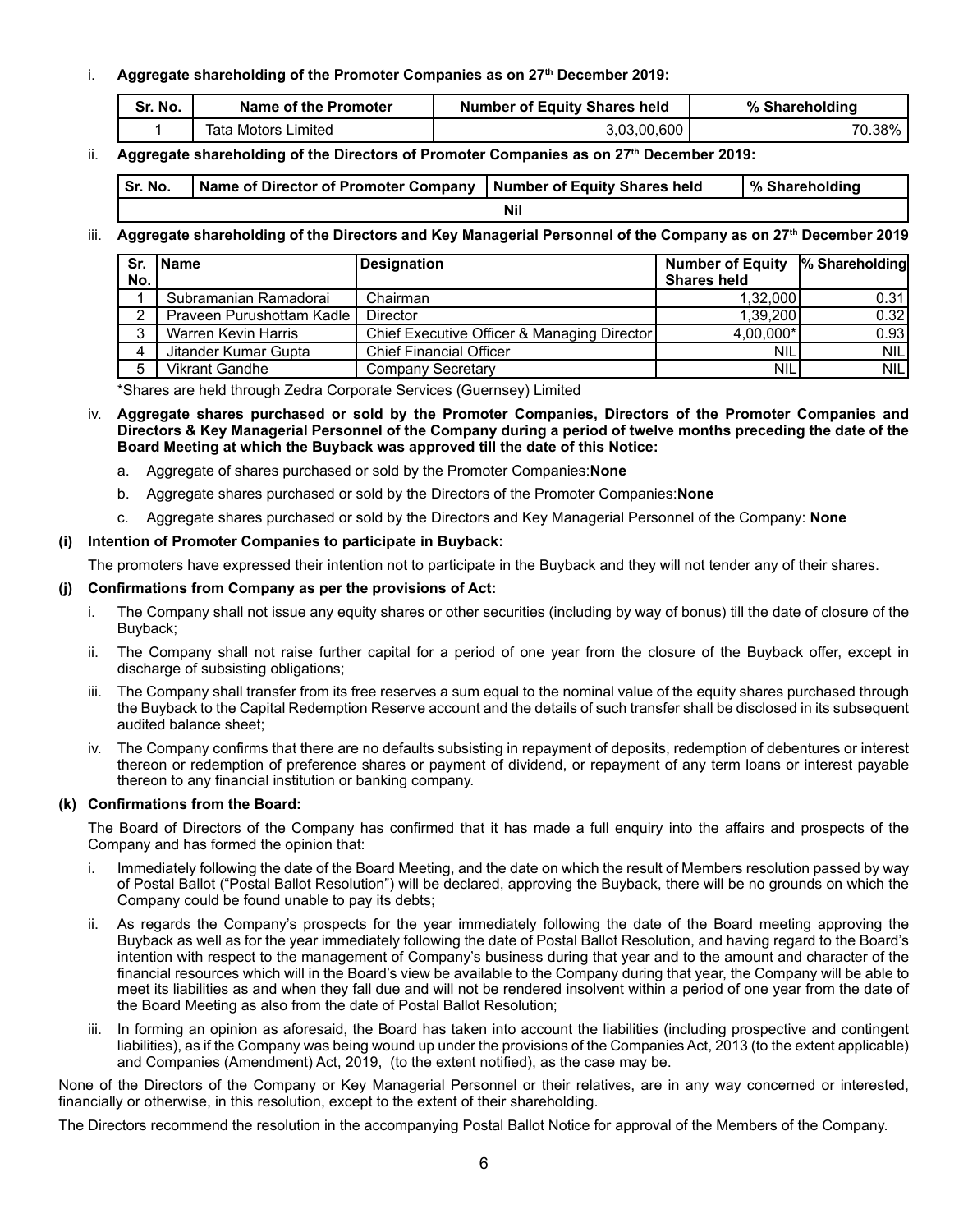# **TATA TECHNOLOGIES**

# **Tata Technologies Limited**

Plot No 25, Rajiv Gandhi Infotech Park | Hinjawadi, Pune 411057 | India Tel: +91 20 6652 9090 | Fax: +91 20 6652 9035 CIN U72200PN1994PLC013313 Email: investor@tatatechnologies.com Website: www.tatatechnologies.com



# **POSTAL BALLOT FORM**

:

:

:

:

| 1. Name and Registered Address of the |  |
|---------------------------------------|--|
| sole/first named Member               |  |

2. Name(s) of the joint Member(s) if any

3. DP ID No. and Client ID No.

4. Number of Equity Shares held

I/We hereby exercise my/our vote in respect of the following Special Resolution to be passed through Postal Ballot for the business stated in the Notice dated 27<sup>th</sup> December 2019 of Tata Technologies Limited ("Company") by sending my/ our assent or dissent to the said Resolution by placing the tick  $(\sqrt{})$  mark in the appropriate box below:

| Description of Special                          | No. of Equity Shares for | l I/We assent to the | I/We dissent from the |
|-------------------------------------------------|--------------------------|----------------------|-----------------------|
| Resolution                                      | . which votes cast       | Resolution(FOR)      | Resolution(AGAINST)   |
| Approval for Buyback of<br><b>Equity Shares</b> |                          |                      |                       |

Place:

Date:

Signature of the Member

## **ELECTRONIC VOTING PARTICULARS**

The e-voting facility is available at the link https://www.evoting.nsdl.com/. The electronic voting particulars are set out as follows:

| <b>EVEN (E-Voting Event Number)</b> | ID | ;WORD |
|-------------------------------------|----|-------|
|                                     |    |       |

Notes:

1) Please read the instructions printed overleaf carefully before exercising your vote.

2) If the voting rights are exercised electronically, there is no need to use this Postal Ballot Form.

3) For detailed instructions on e-voting, please refer to the Postal Ballot Notice.